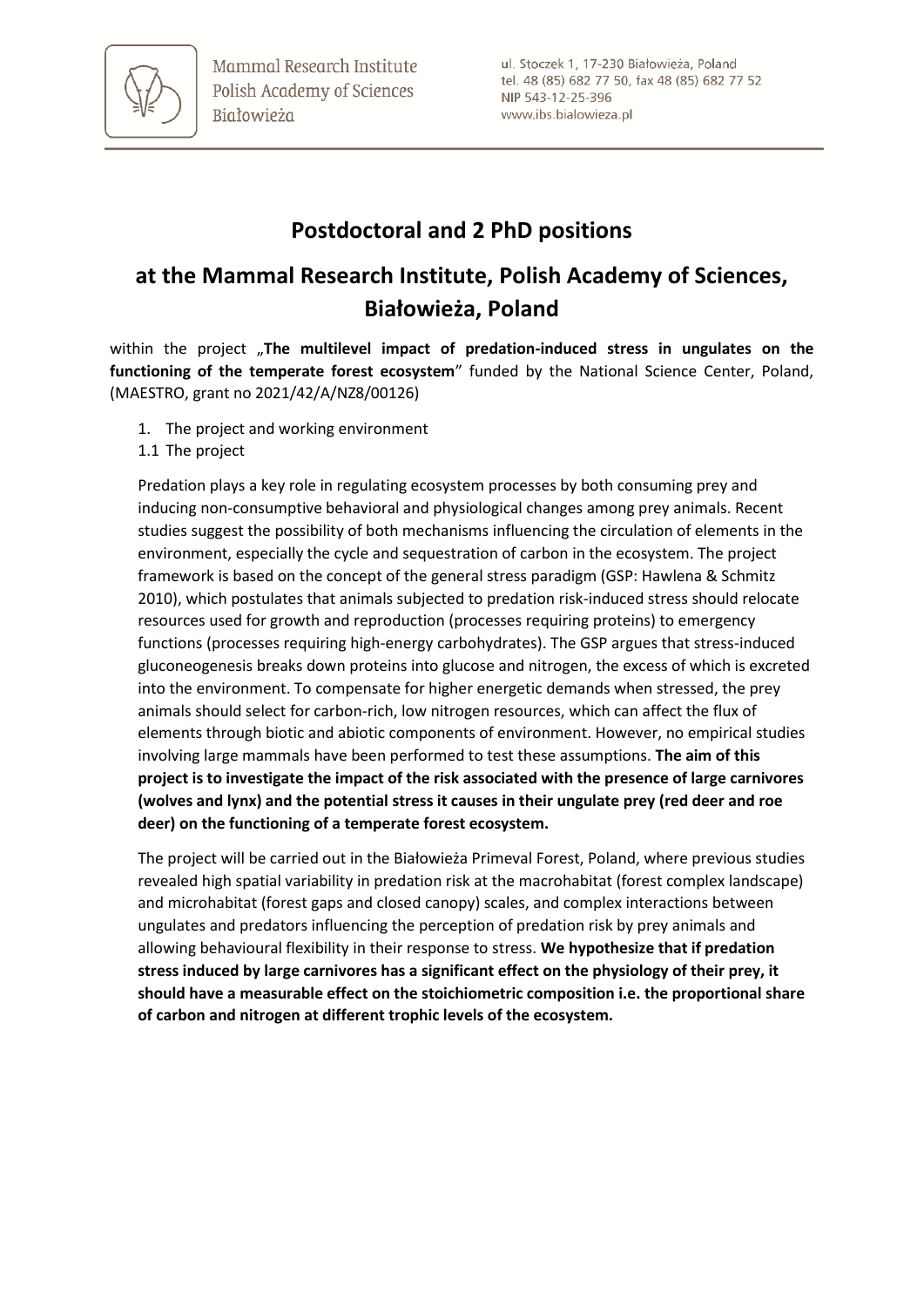



The specific goals include investigating: 1) stress level in ungulates (measuring faecal glucocorticoid metabolites), 2) food composition of red deer and roe deer (DNA metabarcoding), 3) carbon and nitrogen ratio in plant species consumed by ungulates, plant communities, litter and soil and ungulate urine nitrogen content (elemental analyses), 4) fiber fractions and crude protein content in plants and ungulate faeces (nearinfrared spectrometric analyses), 5) digestible carbohydrates' contents in plants selected by

ungulates (spectrophotometric analyses), 6) ungulate behaviour (video-recording). Collecting biological samples will be performed in a gradient of predation risk in the Białowieża Forest determined in previous studies (Bubnicki et al. 2019), with use of a set of experimental exclosure plots.

#### References

Bubnicki J. W., et al. 2019. Linking spatial patterns of terrestrial herbivore community structure to trophic interactions. eLife 8: e44937

Hawlena, D., and O. J. Schmitz. 2010. Physiological stress as a fundamental mechanism linking predation to ecosystem functioning. Am. Nat. 176:537–556.

#### 1.2. The working environment

Mammal Research Institute, Polish Academy of Sciences (MRIPAS) in Białowieża, founded in 1952, conducts research in the field of ecology, ethology, morphology, population genetics as well as population management and conservation of mammals and other terrestrial vertebrates. The mission of the Institute is to acquire, advance, and disseminate knowledge of natural patterns and processes in order to improve the scientific basis for effective nature conservation activities and sustainable development. We focus mainly on Białowieża Primeval Forest (UNESCO Biosphere Reserve and World Heritage Site) as a study area, but also on other regions of Poland and the world. The Institute employs 60 people, including researchers, PhD students, and qualified technical and office staff.

The project' team involves 18 collaborators (including 1 postdoc and 2 PhD students) mainly from the MRI PAS, but also Aarhus University, Denmark, Leibniz Institute of Zoo and Wildlife Research, Germany and Łódź University, Poland. Most of analyses will be performed at the MRI PAS.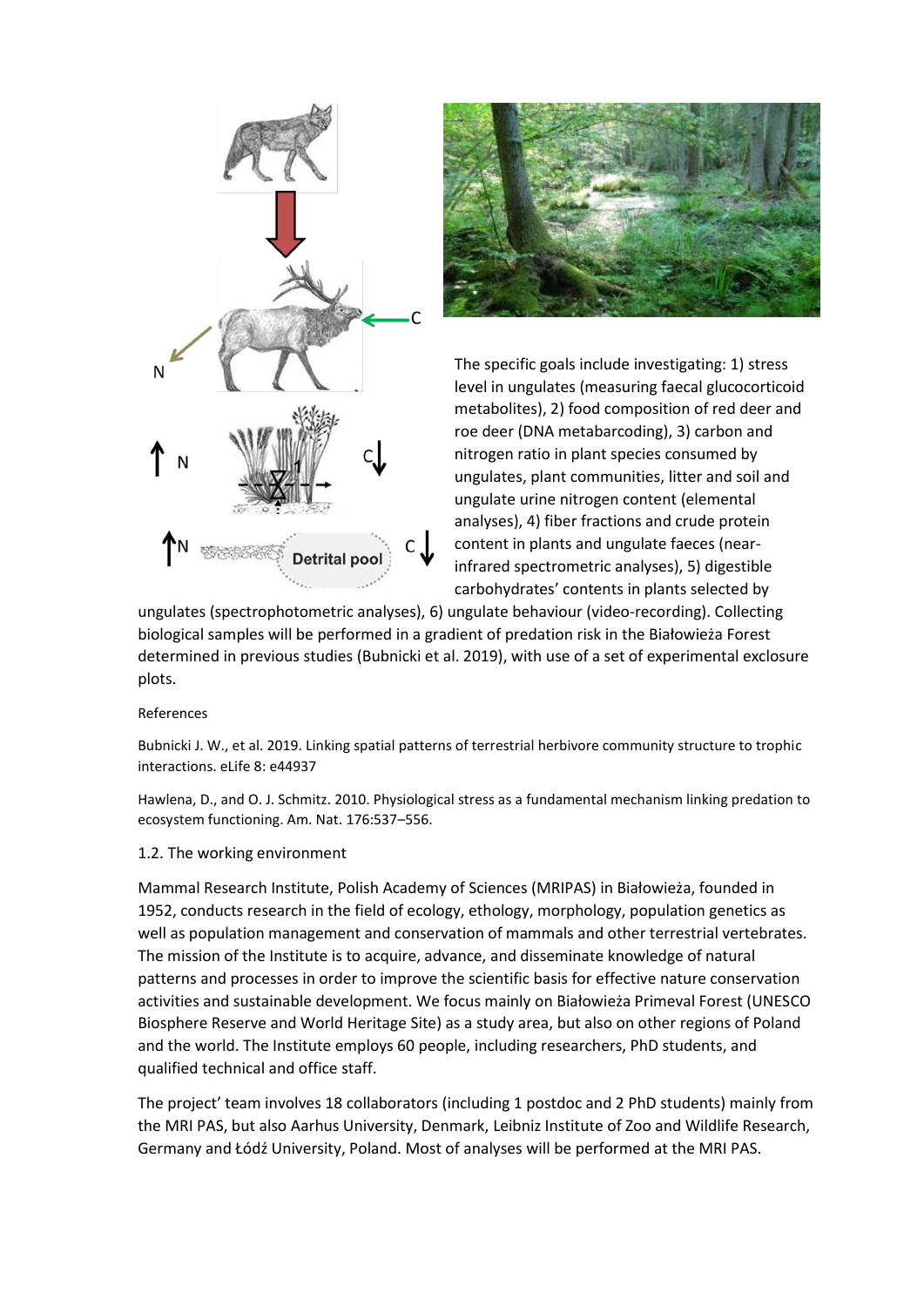

2. Description of postdoc position and requirements

We are looking for a highly qualified researchers (1 postdoc and 2 PhD positions available) interested in the ecosystem functioning with a good knowledge of the stoichiometry of ecosystems and biogeochemical cycles as well as the skills in biochemical analyses.

## 2.1. Tasks and duties of a **postdoctoral fellow**:

- a) Co-coordination of the project,
- b) Co-supervising 2 PhD students,
- c) Co-managing the laboratory of elemental, NIR, hormonal and digestible carbohydrates analyses,
- d) Supervising the flow and results of the analyses,
- e) Contribution to processing, analysing and interpreting the data,
- f) Collaboration in preparing the reports and scientific publications.
- 2.2.Tasks and duties of **PhD students**
- a) Collecting samples in the field,
- b) Performing the elemental, NIR, spectrometric and spectrophotometric analyses,
- c) Managing the camera-trapping video materials,
- d) Processing and statistical analysis of data,
- e) Contributing to preparation of reports. Preparing drafts of scientific articles.
- 2.3. Mandatory qualifications and skills
- a) MSc (for PhD position) or PhD degree (for postdoc; obtained in a maximum of 7 years, but preferably as long ago as possible within this period) in biology, ecology or other relevant subject,
- b) Good and relevant publication record,
- c) Knowledge on nonconsumptive predation-herbivory-environmental interactions,
- d) Knowledge of biogeochemistry and the stoichiometry of ecosystems, plant and soil chemistry,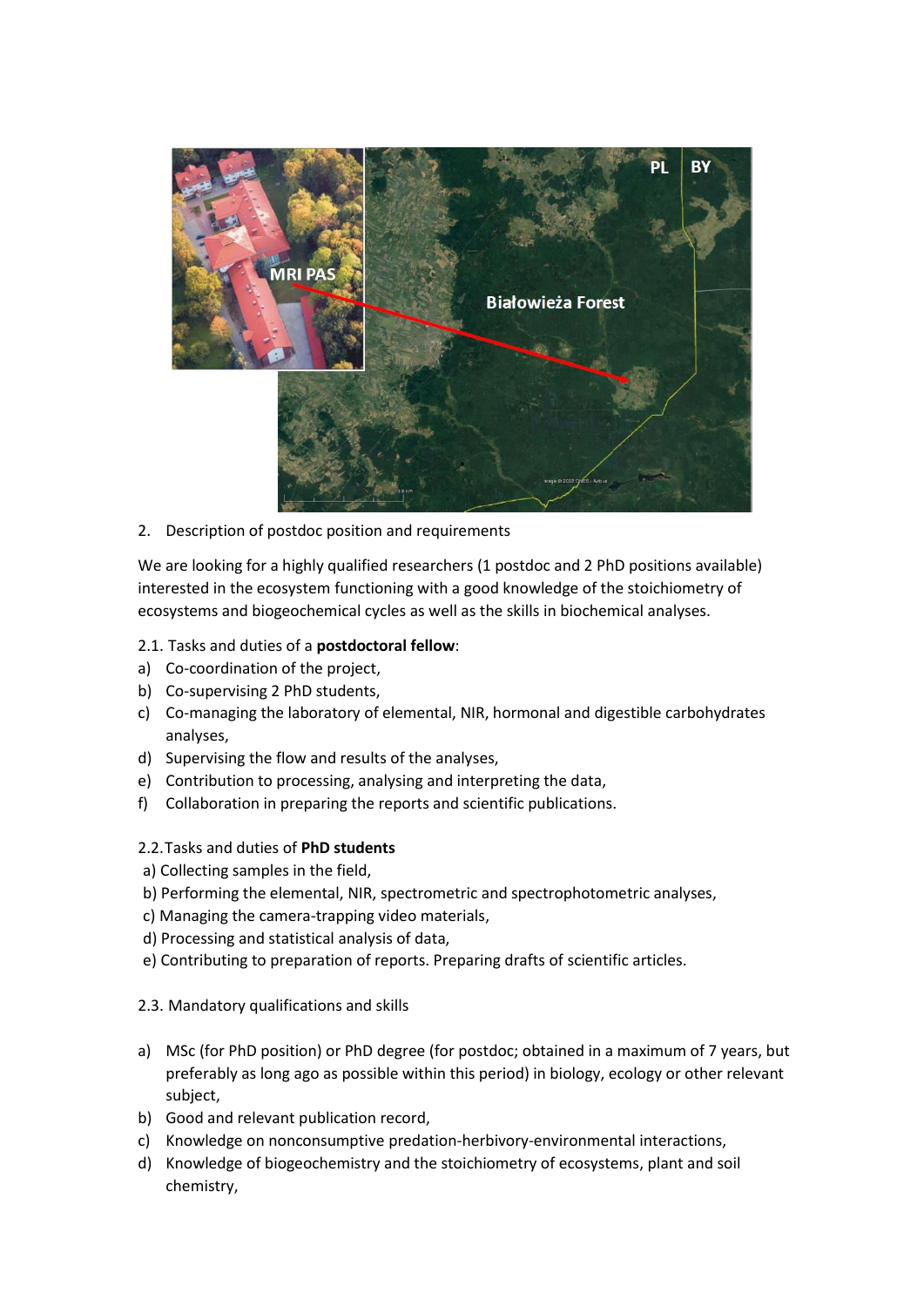- e) Basic knowledge on endocrinology,
- f) Experience in conducting laboratory biochemical analyses (elemental analysing, NIR spectrometry, spectrophotometry),
- g) Proficiency in statistics, knowledge of R language and environment,
- h) Good experience in writing research papers,
- i) Skills in analysing and solving research problems. Ability to work both in a team and independently,
- j) Fluent English.
- 2.4. Additional important qualifications
- a) Skills in operating equipment for analysing the biochemical composition of biological samples (elemental analysing, NIR spectrometry, spectrophotometry).
- b) Driving license.
- 2.4. Additional things to consider

The **postdoc** position is planned for up to 5 years between 2022 - 2027. This means that you can be employed for a full duration of the project - 5 years (provided that you start working on the first day of the project) or shorter, but not less than 3 years.

**PhD** course is scheduled for 4 years, however an extension to 5<sup>th</sup> year is possible under special circumstances.

You will need to be present and work at MRI PAS in Białowieża, Poland (52.70398N, 23.84985E) most of the employment period. Periodic remote work, however, is also possible to consider. This is quite an isolated place (see illustration above, with ca. 1500 inhabitants), ca. 17 km from a nearest city.

- 3. What do we offer?
- a) Fully developed ambitious research project, the subject of which fits into the latest hot scientific topic in ecology of ecosystems.
- b) MRI PAS facilities located in the middle of the study area **Białowieża Primeval Forest**, which is one of the most natural forest ecosystems in the European lowlands and biodiversity hotspot inhabited by a rich community of large mammals.
- c) Full-time salary (for **4 – 5 years**) and full coverage of all research costs and possible travel to and from Poland. Gross monthly salary for the **post-doc:** 8.400 PLN and the **PhD**: 5000 PLN, ensuring pretty good life standard in Poland. Please keep in mind that living in Poland is much cheaper than in W-Europe!
- d) Help with accommodation relatively inexpensive flats in Białowieża, either located at the MRIPAS or to be rented from local residents.
- 4. When? Start of work at: **Postdoc**: summer 2022 – winter 2022/2023 **PhD**: October 2022

Application deadline: **31 st May 2022**